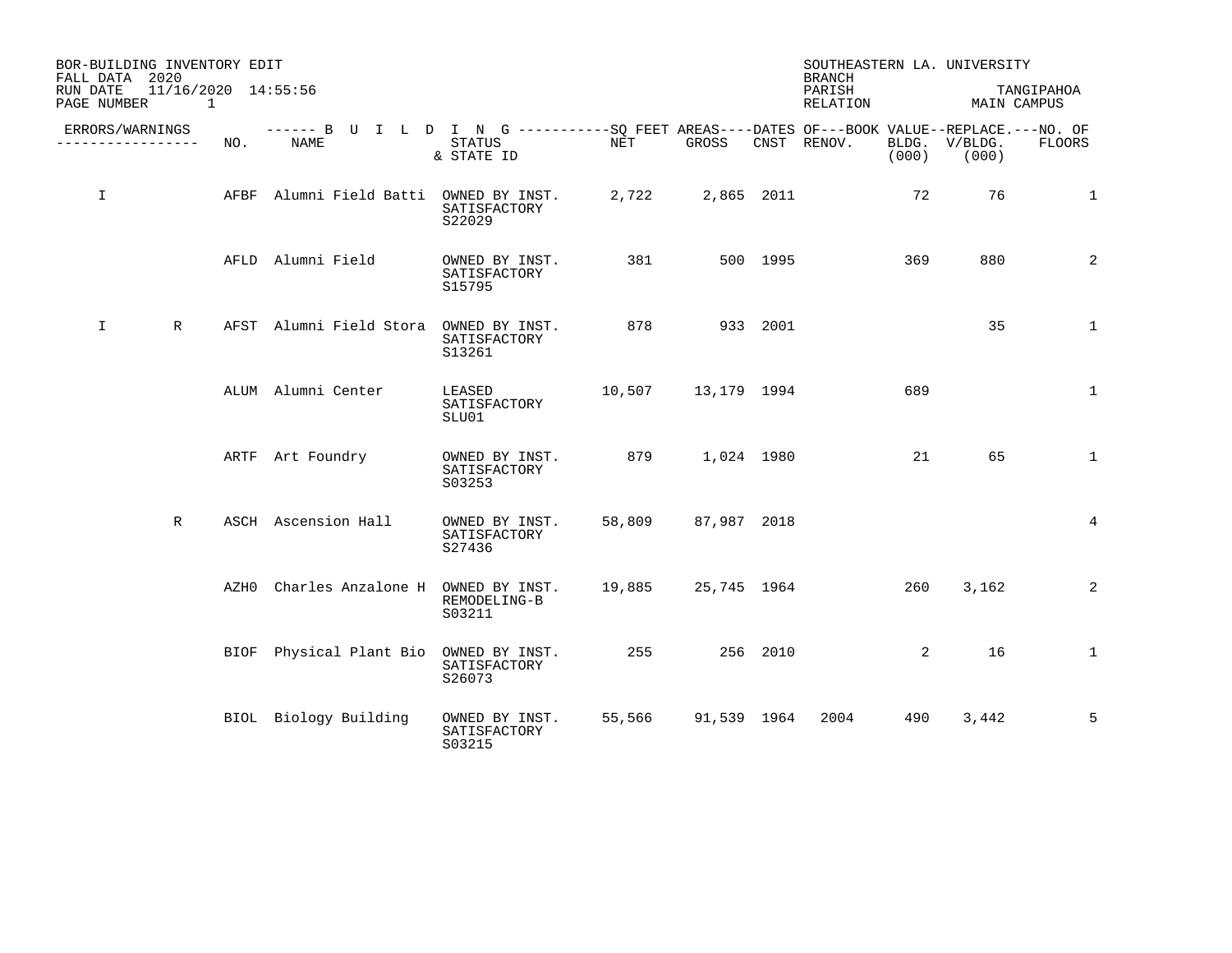| BOR-BUILDING INVENTORY EDIT<br>FALL DATA 2020       |      |                                                                                                    |                                          |                      |                  | <b>BRANCH</b>      |                | SOUTHEASTERN LA. UNIVERSITY |              |
|-----------------------------------------------------|------|----------------------------------------------------------------------------------------------------|------------------------------------------|----------------------|------------------|--------------------|----------------|-----------------------------|--------------|
| 11/16/2020 14:55:56<br>RUN DATE<br>PAGE NUMBER<br>2 |      |                                                                                                    |                                          |                      |                  | PARISH<br>RELATION |                | MAIN CAMPUS                 | TANGIPAHOA   |
| ERRORS/WARNINGS<br>----------------                 | NO.  | ------ B U I L D I N G ----------SQ FEET AREAS----DATES OF---BOOK VALUE--REPLACE.---NO. OF<br>NAME | STATUS<br>& STATE ID                     | $\operatorname{NET}$ | GROSS            | CNST RENOV.        | BLDG.<br>(000) | V/BLDG.<br>(000)            | FLOORS       |
|                                                     |      | BRC0 Baton Rouge Center OWNED BY INST.                                                             | REMODELING-A<br>S02118                   | 43,776               | 68,633 1982      |                    | 3,500          | 7,366                       | 2            |
|                                                     |      | CHAO Clark Hall Annex                                                                              | OWNED BY INST.<br>SATISFACTORY<br>S03246 | 4,767                | 5,347 1974       |                    | 111            | 533                         | $\mathbf 1$  |
|                                                     | CHRY | Chrysanthemum Gree OWNED BY INST.                                                                  | SATISFACTORY<br>S03304                   |                      | 1,851 1,922 1984 |                    | 5              | 5                           | $\mathbf{1}$ |
|                                                     |      | CH00 J. Leon Clark Hall                                                                            | OWNED BY INST.<br>SATISFACTORY<br>S03198 | 11,626               |                  | 16,732 1939 1973   | 240            | 2,378                       | 2            |
|                                                     | CLMB | Columbia Theatre                                                                                   | OWNED BY INST.<br>SATISFACTORY<br>S12695 | 17,925               | 39,614 1928      | 2003               | 917            | 9,469                       | 5            |
|                                                     | CNH0 | Cardinal Newman Ha                                                                                 | OWNED BY INST.<br>REMODELING-A<br>S03266 | 12,706               |                  | 22,966 1964        | 615            | 2,390                       | 4            |
| $\mathbf I$<br>$\mathbb{R}$                         | CSTB | Computer Science & OWNED BY INST.                                                                  | SATISFACTORY<br>S27321                   | 47,536               |                  | 74,583 2017        | 18,790         |                             | 3            |
|                                                     |      | CWCH Charles W. Campbel                                                                            | OWNED BY INST.<br>REMODELING-A<br>S03227 | 7,412                |                  | 10,878 1940 1972   | 92             | 1,547                       | 2            |
|                                                     |      | DCSA Dugas Center                                                                                  | OWNED BY INST.<br>SATISFACTORY<br>S03244 | 19,288               | 27,873 1972      | 2004               | 718            | 3,884                       | 2            |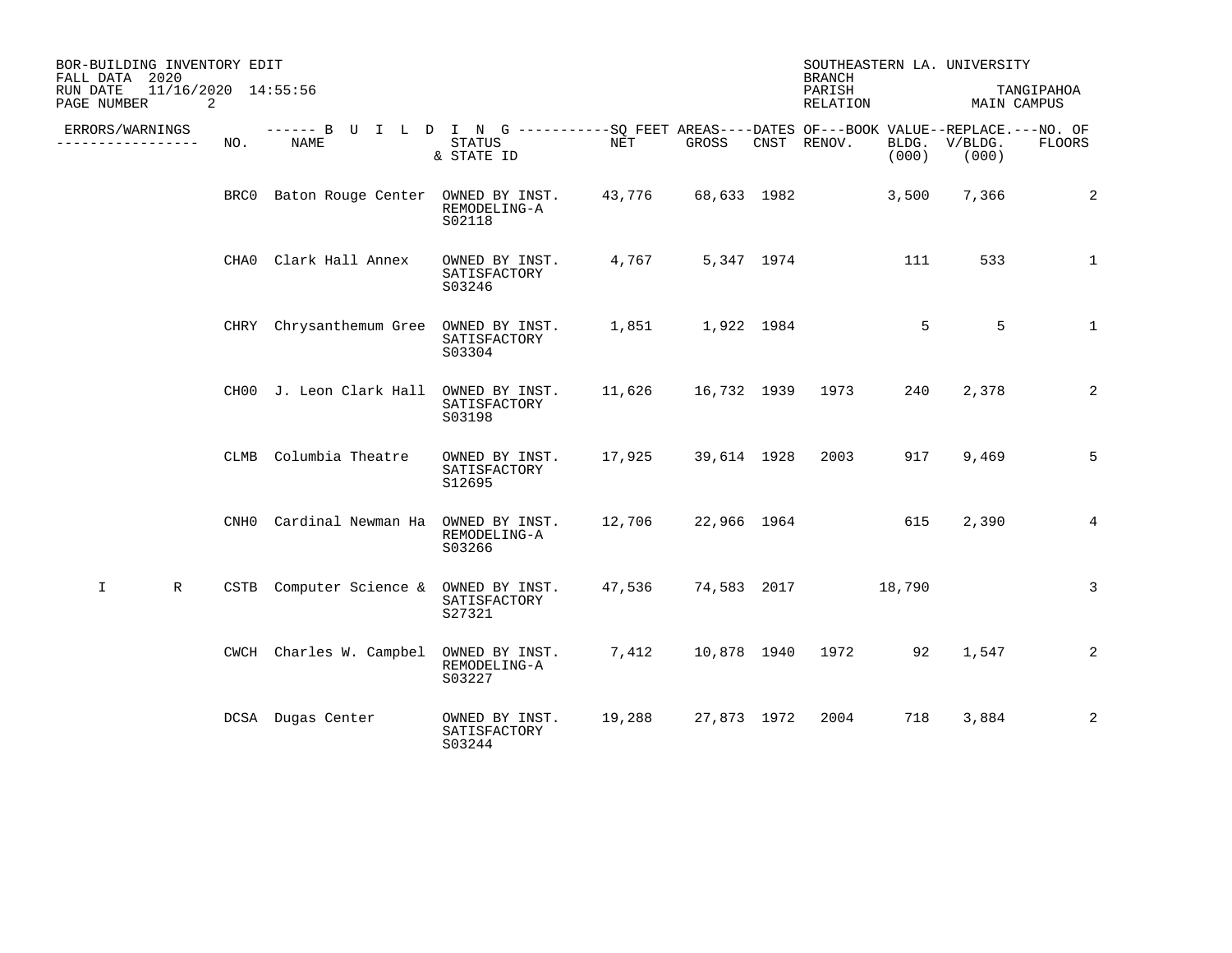| BOR-BUILDING INVENTORY EDIT<br>FALL DATA 2020 |             |     |                                                                                                     |                                          |                    |             |          | <b>BRANCH</b>             |              | SOUTHEASTERN LA. UNIVERSITY |                           |
|-----------------------------------------------|-------------|-----|-----------------------------------------------------------------------------------------------------|------------------------------------------|--------------------|-------------|----------|---------------------------|--------------|-----------------------------|---------------------------|
| RUN DATE<br>PAGE NUMBER                       | 3           |     | 11/16/2020 14:55:56                                                                                 |                                          |                    |             |          | PARISH<br>RELATION        |              |                             | TANGIPAHOA<br>MAIN CAMPUS |
| ERRORS/WARNINGS<br>_________________          |             | NO. | ------ B U I L D I N G -----------SQ FEET AREAS----DATES OF---BOOK VALUE--REPLACE.---NO. OF<br>NAME | STATUS<br>& STATE ID                     | NET                | GROSS       |          | CNST RENOV.               | (000)        | BLDG. V/BLDG.<br>(000)      | <b>FLOORS</b>             |
|                                               | $\mathbb R$ |     | DGCS Alumni Field-Dugou OWNED BY INST.                                                              | SATISFACTORY<br>S15788                   | 458                |             | 558 1995 |                           |              | 45                          | $\mathbf 1$               |
|                                               | $\mathbb R$ |     | DUG0 Alumni Field-Dugou OWNED BY INST.                                                              | SATISFACTORY<br>S15787                   | 448 1,150 1995     |             |          |                           |              | 98                          | $\mathbf 1$               |
|                                               |             |     | DVIC D. Vickers Hall                                                                                | OWNED BY INST.<br>REMODELING-B<br>S03242 |                    |             |          | 51,473    102,095    1971 |              | 1,849 11,437                | 3                         |
|                                               |             |     | DYSN Luther H. Dyson Ha OWNED BY INST.                                                              | REMODELING-A<br>S03206                   | 11,975 16,434 1961 |             |          | 2004                      | 328          | 1,850                       | 1                         |
| F HI KLMN                                     |             |     | ECDS The Eye Center of                                                                              | LEASED<br>SATISFACTORY<br>L30047         | 939 — 10           | 1,327 2009  |          |                           |              |                             |                           |
|                                               |             |     | U ELEC Main HV Switch                                                                               | OWNED BY INST.<br>SATISFACTORY<br>S03234 |                    |             | 691 1945 |                           | 12           | 74                          | $\mathbf{1}$              |
|                                               | R           |     | ESA0 East Strawberry St                                                                             | OWNED BY INST.<br>REMODELING-B<br>S03204 | 9,657              | 11,636 1937 |          |                           |              | 1,477                       | $\mathbf{1}$              |
|                                               |             |     | ES00 East Strawberry St                                                                             | OWNED BY INST.<br>REMODELING-B<br>S03265 | 23,606             | 32,738 1937 |          | 1966                      | 300          | 3,209                       | 2                         |
|                                               |             |     | ETCK East Stadium Ticke OWNED BY INST.                                                              | SATISFACTORY<br>S03263                   | 19,200             | 21,640 1981 |          |                           | $\mathbf{1}$ | 7                           | $\mathbf{1}$              |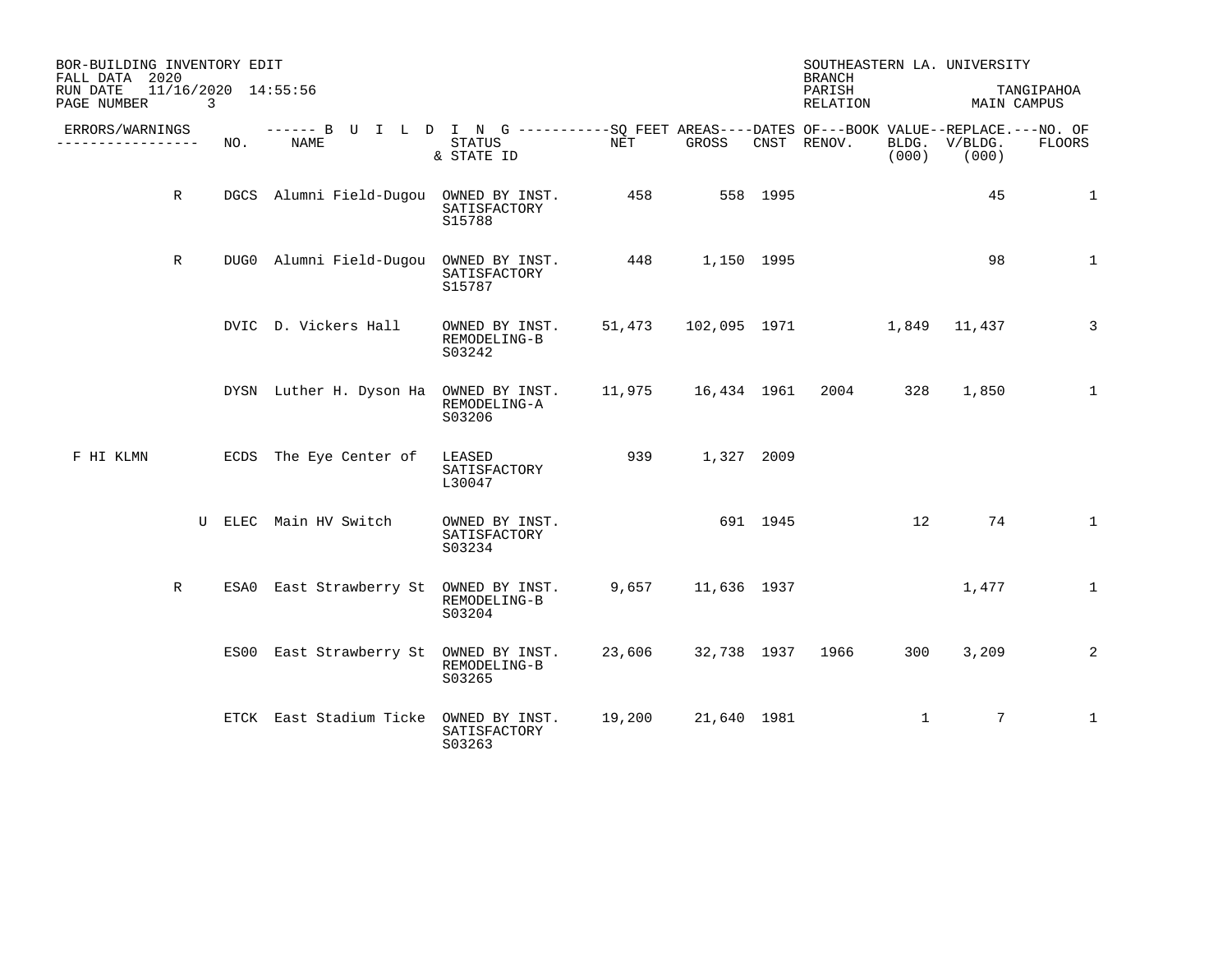| BOR-BUILDING INVENTORY EDIT<br>FALL DATA 2020<br>11/16/2020 14:55:56<br>RUN DATE |      |                                                                                                            |                                          |              |                  | <b>BRANCH</b><br>PARISH           |       | SOUTHEASTERN LA. UNIVERSITY | TANGIPAHOA   |
|----------------------------------------------------------------------------------|------|------------------------------------------------------------------------------------------------------------|------------------------------------------|--------------|------------------|-----------------------------------|-------|-----------------------------|--------------|
| PAGE NUMBER                                                                      | 4    |                                                                                                            |                                          |              |                  | RELATION                          |       | MAIN CAMPUS                 |              |
| ERRORS/WARNINGS<br>-------------                                                 | NO.  | ------ B U I L D I N G -----------SQ FEET AREAS----DATES OF---BOOK VALUE--REPLACE.---NO. OF<br><b>NAME</b> | <b>STATUS</b><br>& STATE ID              | NET          | GROSS            | CNST RENOV.                       | (000) | BLDG. V/BLDG.<br>(000)      | FLOORS       |
|                                                                                  |      | FAYO Fayard Hall                                                                                           | OWNED BY INST.<br>SATISFACTORY<br>S13256 |              |                  | 59,748 101,742 2001 10,871 15,899 |       |                             | 3            |
|                                                                                  |      | GARR R. Norval Garrett                                                                                     | OWNED BY INST.<br>SATISFACTORY<br>S03207 | 39,995       |                  | 55,195 1962 1996                  | 720   | 6,995                       | $\mathbf{1}$ |
|                                                                                  |      | GREN Greenhouse One                                                                                        | OWNED BY INST.<br>SATISFACTORY<br>S03303 |              | 2,897 2,976 2010 |                                   | 26    | 26                          | $\mathbf{1}$ |
| $\mathbb R$                                                                      |      | HMBO Housing Maintenanc OWNED BY INST.                                                                     | SATISFACTORY<br>L13913                   |              | 1,563 1,678 2001 |                                   |       | 70                          | $\mathbf{1}$ |
| $\mathbb R$                                                                      |      | HZMB Hazardous Material OWNED BY INST.                                                                     | SATISFACTORY<br>S12422                   | 797 931 1996 |                  |                                   |       | 171                         | $\mathbf{1}$ |
|                                                                                  |      | INMO Strawberry Stadium OWNED BY INST.                                                                     | SATISFACTORY<br>015769                   |              |                  |                                   | 7,541 | 7,657                       | 6            |
|                                                                                  | INN0 | The Inn at Southea                                                                                         | OWNED BY INST.<br>SATISFACTORY<br>S03235 | 3,944        | 5,168 1940       |                                   | 70    | 369                         | 2            |
|                                                                                  |      | JC00 Jefferson Court                                                                                       | LEASED<br>SATISFACTORY<br>L15999         | 1,750        | 2,788 1970       |                                   |       |                             | $\mathbf 1$  |
| I                                                                                |      | U KHMB Kinesiology & Heal                                                                                  | LEASED<br>SATISFACTORY<br>S28004         |              | 1,259 2011       |                                   | 486   | 486                         | $\mathbf{1}$ |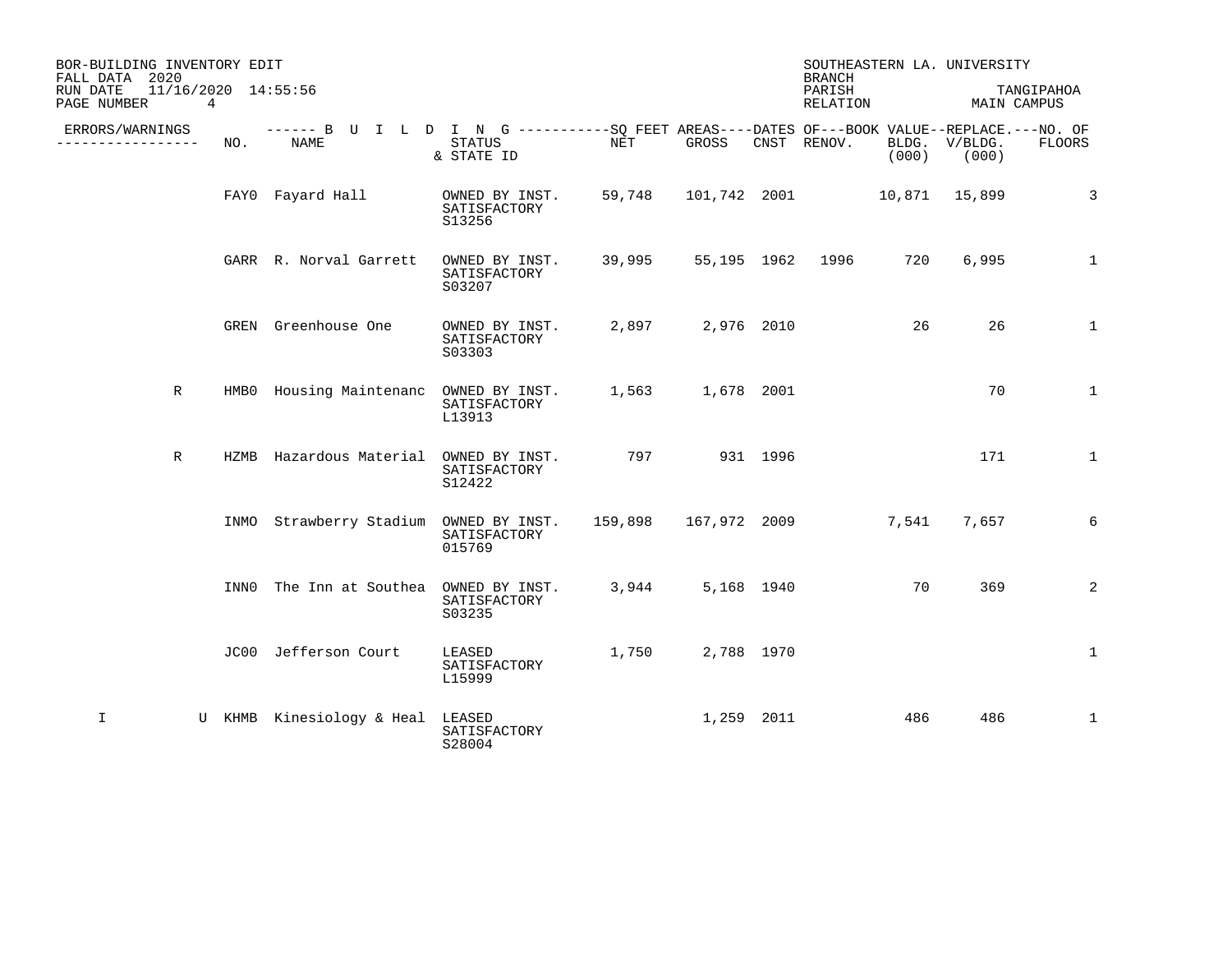| BOR-BUILDING INVENTORY EDIT<br>FALL DATA 2020  |     |                                                                                                     |                                          |     |       |          | <b>BRANCH</b>      |       | SOUTHEASTERN LA. UNIVERSITY |                           |
|------------------------------------------------|-----|-----------------------------------------------------------------------------------------------------|------------------------------------------|-----|-------|----------|--------------------|-------|-----------------------------|---------------------------|
| 11/16/2020 14:55:56<br>RUN DATE<br>PAGE NUMBER | .5  |                                                                                                     |                                          |     |       |          | PARISH<br>RELATION |       |                             | TANGIPAHOA<br>MAIN CAMPUS |
| ERRORS/WARNINGS<br>---------------             | NO. | ------ B U I L D I N G -----------SO FEET AREAS----DATES OF---BOOK VALUE--REPLACE.---NO. OF<br>NAME | STATUS<br>& STATE ID                     | NET | GROSS |          | CNST RENOV.        | (000) | BLDG. V/BLDG.<br>(000)      | FLOORS                    |
|                                                |     | KHSA Kinesiology & Heal OWNED BY INST. 22,827 35,007 2011 10,690 10,690                             | SATISFACTORY<br>S22165                   |     |       |          |                    |       |                             | 2                         |
|                                                |     | KHS0 Kinesiology & Heal OWNED BY INST. 42,547 55,990 1969 2012                                      | SATISFACTORY<br>S03241                   |     |       |          |                    | 1,849 | 7,283                       | $\mathbf{1}$              |
| $\mathbf I$                                    |     | KTPB Kinesiology Track                                                                              | OWNED BY INST.<br>SATISFACTORY<br>S28831 | 222 |       | 256 2015 |                    | 170   | 170                         | $\mathbf{1}$              |
|                                                |     | LAHO Louisiana Resident OWNED BY INST. 22,922 35,613 2005                                           | SATISFACTORY<br>L13853                   |     |       |          |                    | 4,391 | 3,381                       | 4                         |
|                                                |     | LIVH Livingston Residen OWNED BY INST. 32,120 48,376 2005                                           | SATISFACTORY<br>L13852                   |     |       |          |                    | 5,936 | 4,625                       | $\overline{4}$            |
| R                                              |     | LLTC Clausen Family Bui OWNED BY INST. 16,881 43,325 2005                                           | SATISFACTORY<br>S27426                   |     |       |          |                    | 4,564 |                             | $\mathbf{1}$              |
| $O$ R                                          |     | LTOK Lions Traxx Shuttl OWNED BY INST.                                                              | SATISFACTORY                             | 500 |       | 556 2008 |                    |       |                             | $\mathbf 1$               |
| O R                                            |     | LTTN Lions Traxx Shuttl OWNED BY INST.                                                              | SATISFACTORY                             | 83  |       | 87 2008  |                    |       |                             | $\mathbf{1}$              |
| $O$ R                                          |     | LTUC Lions Traxx Shuttl OWNED BY INST.                                                              | SATISFACTORY                             | 84  |       | 100 2008 |                    |       |                             | 1                         |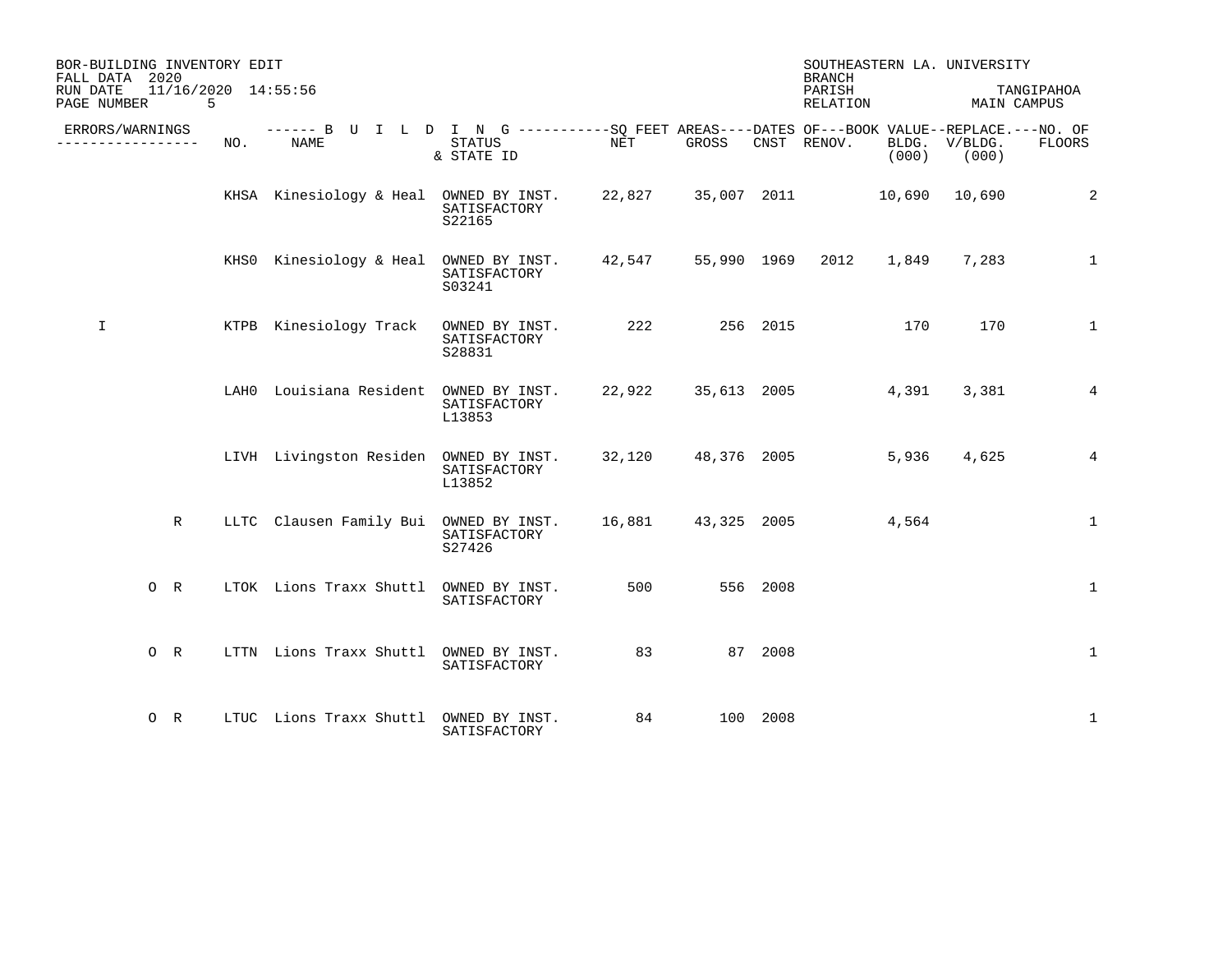| BOR-BUILDING INVENTORY EDIT<br>FALL DATA 2020                     |     |                                                                                                    |                                          |        |          |          | SOUTHEASTERN LA. UNIVERSITY<br><b>BRANCH</b> |              |                        |               |
|-------------------------------------------------------------------|-----|----------------------------------------------------------------------------------------------------|------------------------------------------|--------|----------|----------|----------------------------------------------|--------------|------------------------|---------------|
| 11/16/2020 14:55:56<br>RUN DATE<br>PAGE NUMBER<br>$6\overline{6}$ |     |                                                                                                    |                                          |        |          |          | PARISH<br>RELATION                           |              | MAIN CAMPUS            | TANGIPAHOA    |
| ERRORS/WARNINGS<br>________________                               | NO. | ------ B U I L D I N G ----------SQ FEET AREAS----DATES OF---BOOK VALUE--REPLACE.---NO. OF<br>NAME | STATUS<br>& STATE ID                     | NET    | GROSS    |          | CNST RENOV.                                  | (000)        | BLDG. V/BLDG.<br>(000) | <b>FLOORS</b> |
|                                                                   |     | MCCL Jay W. McClimans H OWNED BY INST. 17,576 26,236 1939                                          | REMODELING-A<br>S03203                   |        |          |          |                                              | 166          | 3,514                  | 2             |
|                                                                   |     | U MCEO McClimans Hall Ele OWNED BY INST.                                                           | SATISFACTORY<br>S03272                   |        | 174 1939 |          |                                              | $\mathbf{1}$ | 128                    | $\mathbf{1}$  |
|                                                                   |     | R U MCMO McClimans Hall Mec OWNED BY INST.                                                         | SATISFACTORY<br>S03298                   |        |          | 370 1939 |                                              |              |                        | $\mathbf{1}$  |
|                                                                   |     | MEAD Eleanore H. Meade                                                                             | OWNED BY INST.<br>REMODELING-B<br>S03200 |        |          |          |                                              | 183          | 2,757                  | 2             |
| $\circ$                                                           |     | MES1 Mesocosm One                                                                                  | OWNED BY INST.<br>SATISFACTORY           |        |          |          | 2,420 2,490 1987                             | $5^{\circ}$  | 5                      | $\mathbf{1}$  |
|                                                                   |     | MGHO Lucius McGehee Hal OWNED BY INST.                                                             | SATISFACTORY<br>S03197                   | 13,588 |          |          | 20,618 1934 1972                             | 85           | 2,814                  | 2             |
|                                                                   |     | MIMS Gertie Lee Mims Ha OWNED BY INST. 13,823 31,272 1948 1990                                     | REMODELING-B<br>S03228                   |        |          |          |                                              | 366          | 2,114                  | 2             |
|                                                                   |     | R U MPB0 Main Power Buildin OWNED BY INST.                                                         | SATISFACTORY<br>S03210                   |        |          | 655 1945 |                                              |              | 74                     | $\mathbf{1}$  |
|                                                                   |     | MUSA Music Building Ann OWNED BY INST.                                                             | REMODELING-A<br>S03267                   | 30,120 |          |          | 34,068 1981                                  | 2,400        | 4,350                  | 2             |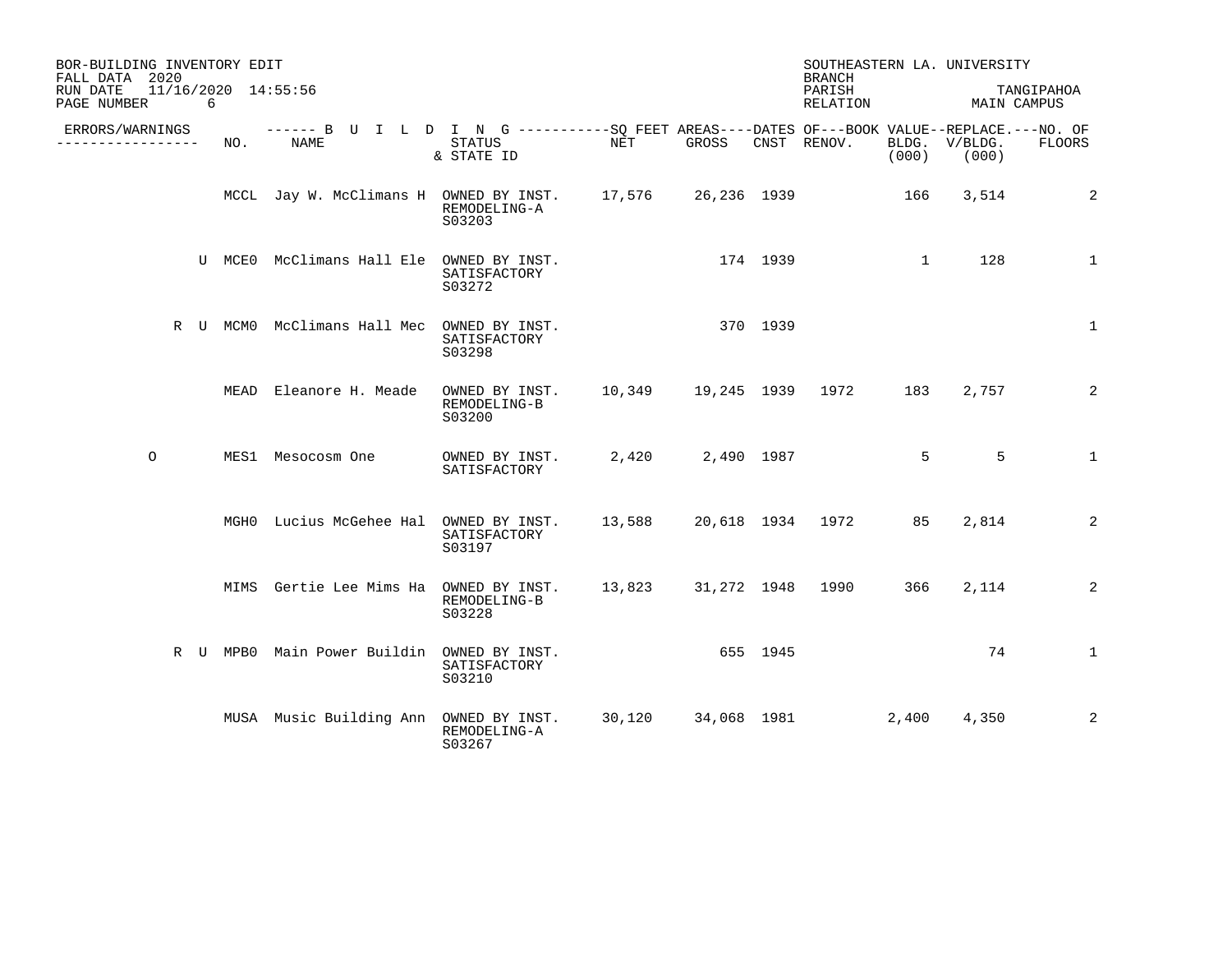| BOR-BUILDING INVENTORY EDIT<br>FALL DATA 2020  |     |                                                                                                    |                                          |                  |                  | SOUTHEASTERN LA. UNIVERSITY<br><b>BRANCH</b> |       |                        |               |
|------------------------------------------------|-----|----------------------------------------------------------------------------------------------------|------------------------------------------|------------------|------------------|----------------------------------------------|-------|------------------------|---------------|
| 11/16/2020 14:55:56<br>RUN DATE<br>PAGE NUMBER | 7   |                                                                                                    |                                          |                  |                  | PARISH<br>RELATION                           |       | MAIN CAMPUS            | TANGIPAHOA    |
| ERRORS/WARNINGS<br>----------------            | NO. | ------ B U I L D I N G ----------SO FEET AREAS----DATES OF---BOOK VALUE--REPLACE.---NO. OF<br>NAME | STATUS<br>& STATE ID                     | NET              | GROSS            | CNST RENOV.                                  | (000) | BLDG. V/BLDG.<br>(000) | <b>FLOORS</b> |
| R                                              |     | MUSR Music Recital Hall OWNED BY INST.                                                             | SATISFACTORY<br>S03280                   |                  | 5,048 7,528 1983 |                                              |       | 813                    | 2             |
|                                                |     | NC-G North Campus Compl OWNED BY INST.                                                             | REMODELING-B<br>S11822                   | 5,658            | 5,988 1961       |                                              | 207   | 520                    | 1             |
|                                                |     | NCAT North Campus Athle OWNED BY INST. 13,582 16,120 1961                                          | REMODELING-A<br>S11820                   |                  |                  |                                              | 895   | 1,525                  | 1             |
|                                                |     | NCCO North Campus Commu OWNED BY INST. 649 924 1977                                                | SATISFACTORY<br>S03247                   |                  |                  |                                              | 35    | 29                     | $\mathbf 1$   |
|                                                |     | NCFA North Campus Finan OWNED BY INST. 13,739 20,833 1961 1,111                                    | SATISFACTORY<br>S11816                   |                  |                  |                                              |       | 2,261                  | $\mathbf 1$   |
|                                                |     | R U NCHP North Campus Housi OWNED BY INST.                                                         | SATISFACTORY<br>S28452                   |                  | 138 2001         |                                              |       |                        | 1             |
|                                                |     | NCHR North Campus Human OWNED BY INST.                                                             | SATISFACTORY<br>S11819                   | 4,295 5,302 1968 |                  |                                              | 276   | 454                    | $\mathbf{1}$  |
|                                                |     | NCMB North Campus-Main                                                                             | OWNED BY INST.<br>REMODELING-A<br>S11817 |                  |                  | 44,432 64,074 1961                           | 3,752 | 5,841                  | 2             |
|                                                |     | NCTR North Campus Textb                                                                            | OWNED BY INST.<br>REMODELING-A<br>S11821 |                  | 6,890 8,246 1961 |                                              | 392   | 562                    | $\mathbf{1}$  |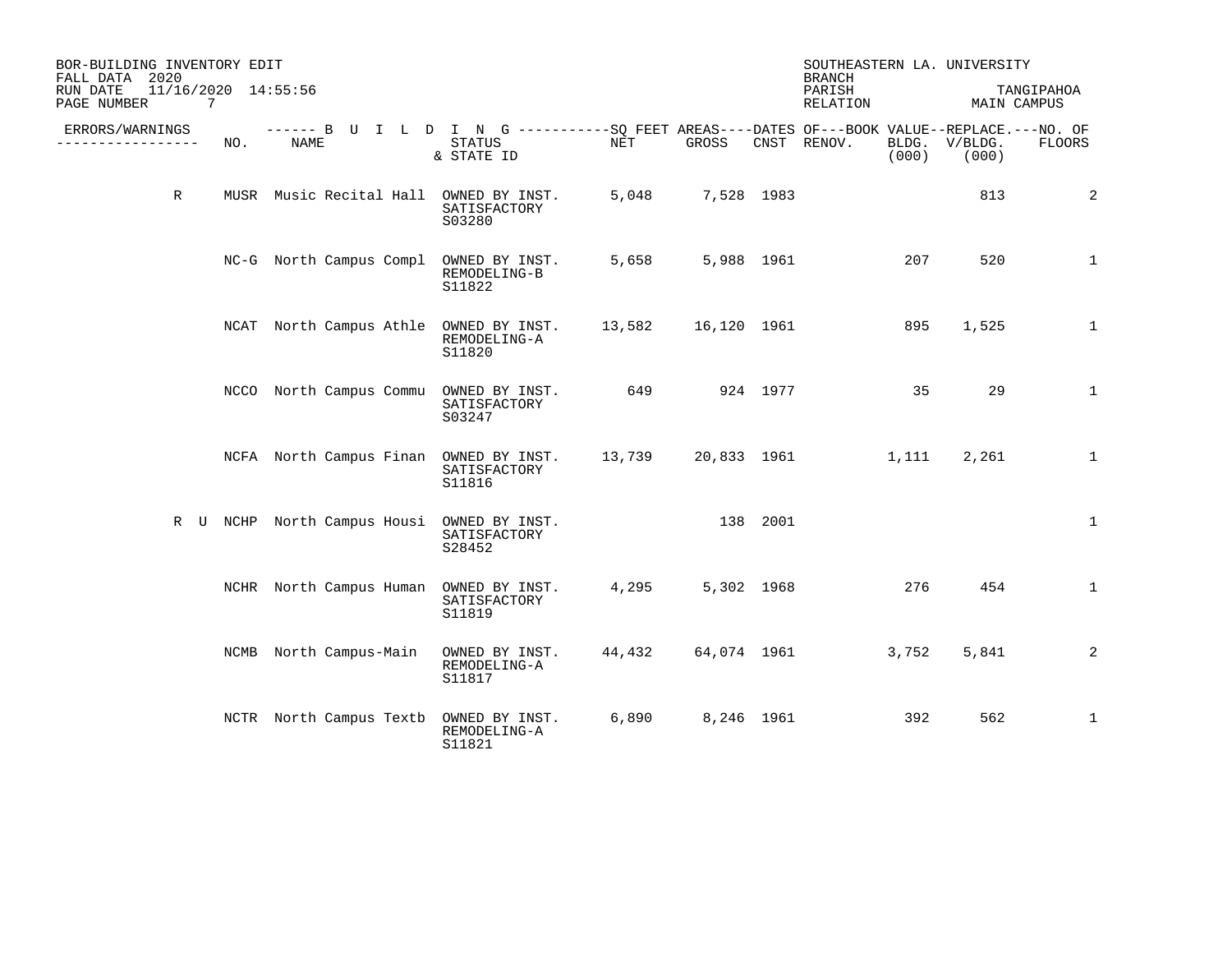| BOR-BUILDING INVENTORY EDIT<br>FALL DATA 2020                                |     |                                                                                                     |                        |     |                  |          | SOUTHEASTERN LA. UNIVERSITY<br>BRANCH |              |                        |              |
|------------------------------------------------------------------------------|-----|-----------------------------------------------------------------------------------------------------|------------------------|-----|------------------|----------|---------------------------------------|--------------|------------------------|--------------|
| 11/16/2020 14:55:56<br>RUN DATE<br>PAGE NUMBER<br>$\overline{\phantom{a}}$ 8 |     |                                                                                                     |                        |     |                  |          | PARISH<br>RELATION                    |              | MAIN CAMPUS            | TANGIPAHOA   |
| ERRORS/WARNINGS<br>. _ _ _ _ _ _ _ _ _ _ _ _ _ _                             | NO. | ------ B U I L D I N G -----------SO FEET AREAS----DATES OF---BOOK VALUE--REPLACE.---NO. OF<br>NAME | STATUS<br>& STATE ID   | NET | GROSS            |          | CNST RENOV.                           | (000)        | BLDG. V/BLDG.<br>(000) | FLOORS       |
|                                                                              |     | U NMEC North Campus Mecha OWNED BY INST.                                                            | SATISFACTORY<br>S22052 |     | $1,362$ 2000     |          |                                       | 450          | 92                     | $\mathbf{1}$ |
|                                                                              |     | NOPS North Oak Park Sto OWNED BY INST.                                                              | SATISFACTORY<br>S15576 |     |                  |          | 1,355 1,407 2004 10                   |              | 60                     | $\mathbf{1}$ |
|                                                                              |     | NORC North Oak Park Con OWNED BY INST.                                                              | SATISFACTORY<br>S11989 |     | 1,052 2,304 1999 |          |                                       | 50           | 157                    | $\mathbf{1}$ |
|                                                                              |     | OPBF North Oak Park Bat OWNED BY INST.                                                              | SATISFACTORY<br>S16003 |     | 1,988 2,088 2009 |          |                                       | 70           | 148                    | $\mathbf{1}$ |
| $\circ$                                                                      |     | OPP1 North Oak Park Pav OWNED BY INST.                                                              | SATISFACTORY           |     | 137 144 1993     |          |                                       | $\mathbf{1}$ | 2                      | $\mathbf{1}$ |
| $\Omega$                                                                     |     | OPP2 North Oak Park Pav OWNED BY INST.                                                              | SATISFACTORY           |     | 137 144 1993     |          |                                       | $\mathbf{1}$ | 2                      | $\mathbf{1}$ |
| $\circ$                                                                      |     | OPP3 North Oak Park Pav OWNED BY INST.                                                              | SATISFACTORY           | 137 |                  | 144 1993 |                                       | $\mathbf{1}$ | 2                      | $\mathbf{1}$ |
| $\circ$                                                                      |     | OPP4 North Oak Park Pav OWNED BY INST.                                                              | SATISFACTORY           |     | 137 144 1993     |          |                                       | $\mathbf{1}$ | 2                      | $\mathbf{1}$ |
| $\circ$                                                                      |     | OPP5 North Oak Park Pav OWNED BY INST.                                                              | SATISFACTORY           |     | 137 144 1993     |          |                                       | $\mathbf 1$  | 2                      | 1            |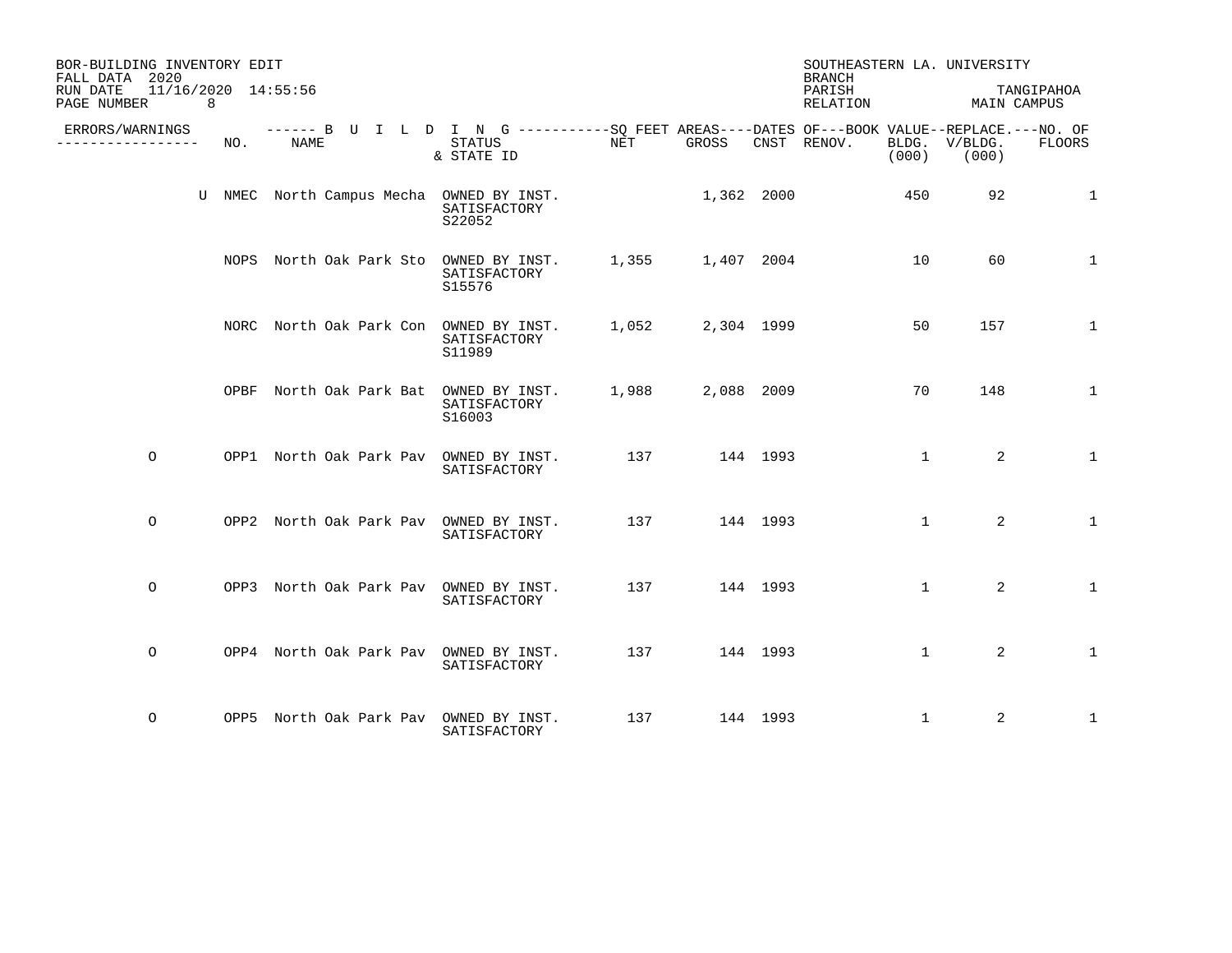| BOR-BUILDING INVENTORY EDIT<br>FALL DATA 2020<br>11/16/2020 14:55:56<br>RUN DATE |     |      |                                                                                                                     |           |              |          | SOUTHEASTERN LA. UNIVERSITY<br><b>BRANCH</b><br>PARISH |                |                                  | TANGIPAHOA   |
|----------------------------------------------------------------------------------|-----|------|---------------------------------------------------------------------------------------------------------------------|-----------|--------------|----------|--------------------------------------------------------|----------------|----------------------------------|--------------|
| PAGE NUMBER<br>9                                                                 |     |      |                                                                                                                     |           |              |          | RELATION                                               |                | MAIN CAMPUS                      |              |
| ERRORS/WARNINGS<br>----------------                                              | NO. | NAME | ------ B U I L D I N G -----------SO FEET AREAS----DATES OF---BOOK VALUE--REPLACE.---NO. OF<br>STATUS<br>& STATE ID | NET GROSS |              |          | CNST RENOV.                                            |                | BLDG. V/BLDG.<br>$(000)$ $(000)$ | FLOORS       |
| $\circ$                                                                          |     |      | OPP6 North Oak Park Pav OWNED BY INST.<br>SATISFACTORY                                                              |           | 137 144 1993 |          |                                                        | $\overline{1}$ | 2                                | 1            |
|                                                                                  |     |      | OPRS North Oak Park Pre OWNED BY INST.<br>SATISFACTORY<br>S15789                                                    | 127       | 144 2004     |          |                                                        | 100            | 237                              | 1            |
|                                                                                  |     |      | OP11 North Oak Park 1-D OWNED BY INST.<br>SATISFACTORY<br>S15790                                                    |           | 235 279 1999 |          |                                                        | 10             | 12                               | $\mathbf{1}$ |
|                                                                                  |     |      | OP13 North Oak Park 1-D OWNED BY INST.<br>SATISFACTORY<br>S15791                                                    | 235       |              | 279 1999 |                                                        | 10             | 12                               | $\mathbf 1$  |
| $\circ$                                                                          |     |      | OP2B North Oak Park 2 B OWNED BY INST.<br>SATISFACTORY                                                              |           | 537 565 2009 |          |                                                        | 30             | 30                               | $\mathbf{1}$ |
|                                                                                  |     |      | OP21 North Oak Park 2-D OWNED BY INST.<br>SATISFACTORY<br>S15794                                                    | 224       |              | 279 1999 |                                                        | 10             | 154                              | $\mathbf 1$  |
|                                                                                  |     |      | OP23 North Oak Park 2-D OWNED BY INST.<br>SATISFACTORY<br>S15792                                                    | 224       |              | 282 1999 |                                                        | 10             | 12                               | $\mathbf{1}$ |
| $\circ$                                                                          |     |      | OP3B North Oak Park 3 B OWNED BY INST.<br>SATISFACTORY                                                              | 537       |              | 565 2009 |                                                        | 30             | 30                               | $\mathbf{1}$ |
|                                                                                  |     |      | OP31 North Oak Park 3-D OWNED BY INST.<br>SATISFACTORY<br>S15800                                                    | 242       |              | 279 1999 |                                                        | 10             | 202                              | 1            |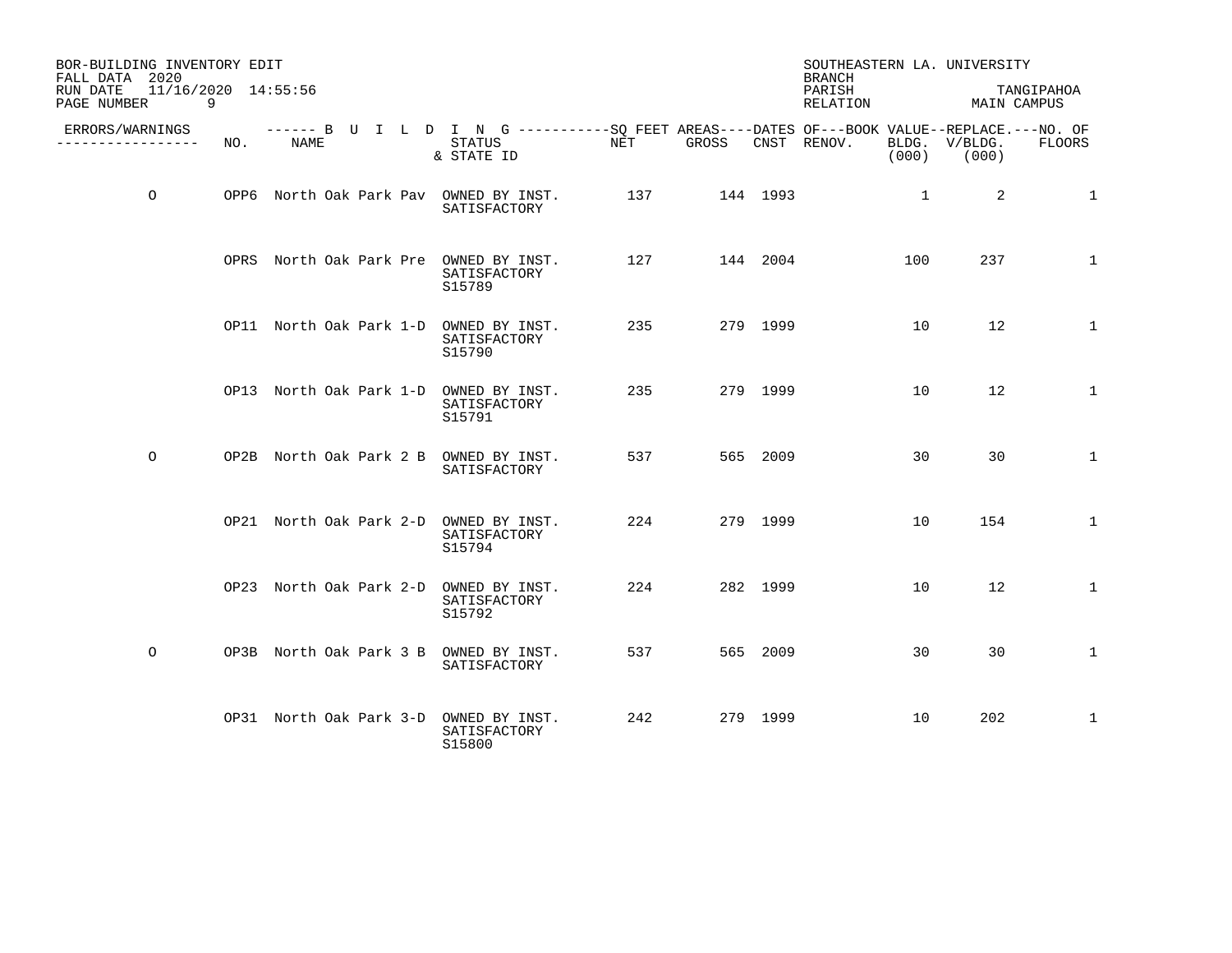| BOR-BUILDING INVENTORY EDIT<br>FALL DATA 2020        |        |                                                                                                    |                                          |        |          |          | <b>BRANCH</b>      |              | SOUTHEASTERN LA. UNIVERSITY    |              |
|------------------------------------------------------|--------|----------------------------------------------------------------------------------------------------|------------------------------------------|--------|----------|----------|--------------------|--------------|--------------------------------|--------------|
| RUN DATE<br>11/16/2020 14:55:56<br>10<br>PAGE NUMBER |        |                                                                                                    |                                          |        |          |          | PARISH<br>RELATION |              | MAIN CAMPUS                    | TANGIPAHOA   |
| ERRORS/WARNINGS<br>---------------                   | NO.    | ------ B U I L D I N G ----------SQ FEET AREAS----DATES OF---BOOK VALUE--REPLACE.---NO. OF<br>NAME | STATUS<br>& STATE ID                     | NET    | GROSS    |          | CNST RENOV.        |              | BLDG. V/BLDG.<br>$(000)$ (000) | FLOORS       |
|                                                      |        | OP33 North Oak Park 3-D OWNED BY INST.                                                             | SATISFACTORY<br>S15799                   | 216    |          | 279 1999 |                    | 10           | 12                             | $\mathbf{1}$ |
| $\circ$                                              |        | OP4B North Oak Park 4 B OWNED BY INST.                                                             | SATISFACTORY                             | 537    |          | 565 2009 |                    | 30           | 30                             | $\mathbf{1}$ |
|                                                      |        | OP41 North Oak Park 4-D OWNED BY INST.                                                             | SATISFACTORY<br>S15801                   | 235    |          | 279 1999 |                    | 10           | 70                             | $\mathbf{1}$ |
|                                                      |        | OP43 North Oak Park 4-D OWNED BY INST.                                                             | SATISFACTORY<br>S15796                   | 224    |          | 279 1999 |                    | 30           | 12                             | $\mathbf 1$  |
|                                                      |        | OTIC North Oak Park Tic OWNED BY INST.                                                             | SATISFACTORY<br>S15834                   | 95 30  |          | 147 2004 |                    | 5            | 19                             | $\mathbf{1}$ |
| $\mathbf{I}$                                         |        | QR U PEBO Primary Electrical OWNED BY INST.                                                        | SATISFACTORY<br>S28869                   |        | 474      |          |                    |              |                                | 1            |
|                                                      |        | PH00 R.T. Pursley Hall                                                                             | OWNED BY INST.<br>SATISFACTORY<br>S03240 | 32,948 |          |          | 57,380 1967 1996   | 1,185        | 7,410                          | 2            |
|                                                      |        | POTL Ralph R. Pottle Mu OWNED BY INST. 13,910                                                      | REMODELING-B<br>S03202                   |        |          |          | 25,796 1939 1967   | 235          | 3,138                          | 2            |
|                                                      | U PPED | Physical Plant Ele OWNED BY INST.                                                                  | SATISFACTORY<br>S22157                   |        | 137 1983 |          |                    | $\mathbf{1}$ | 2                              | 1            |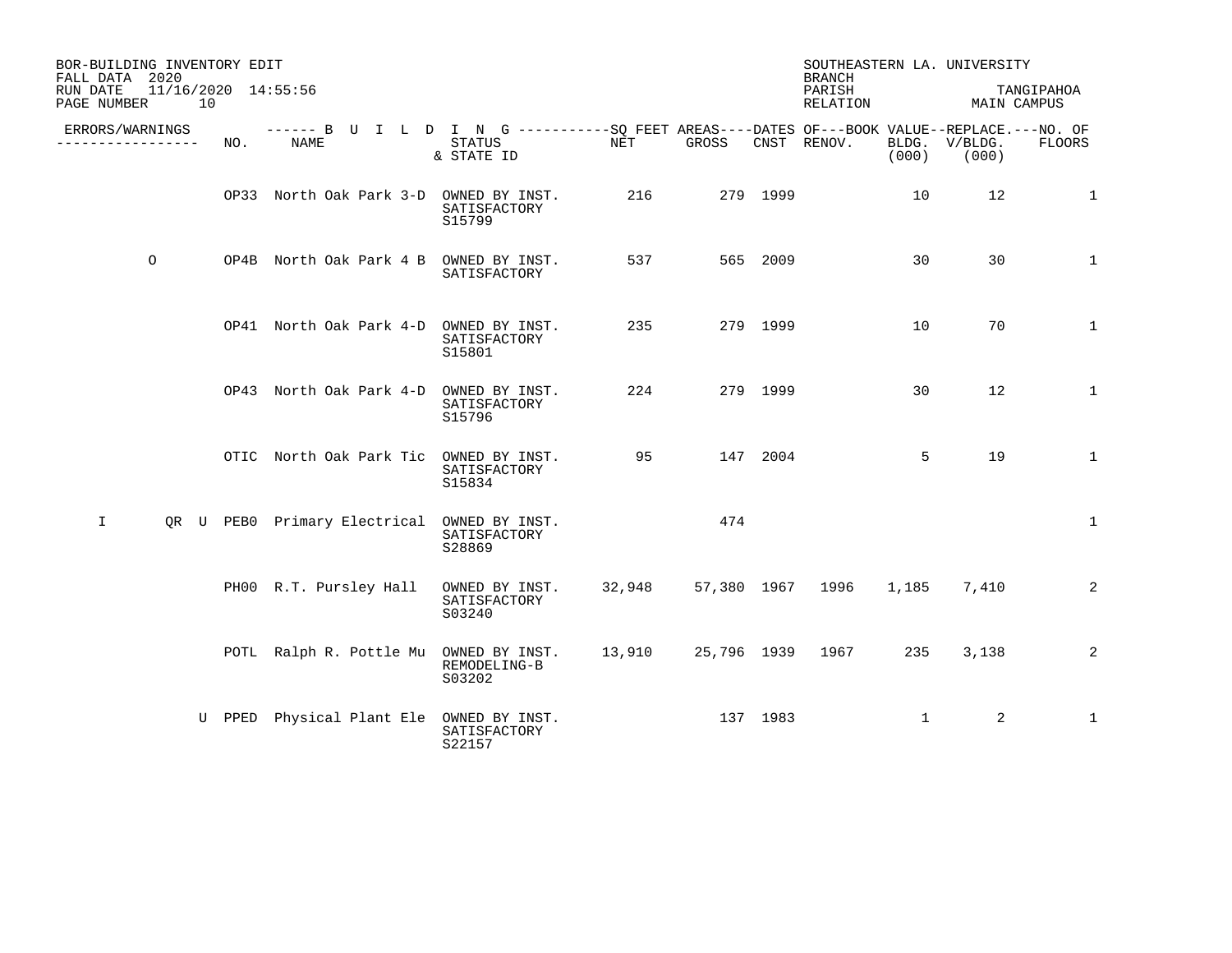| BOR-BUILDING INVENTORY EDIT<br>FALL DATA 2020        |     |                         |  |                                                                                                                           |        |                  |          | SOUTHEASTERN LA. UNIVERSITY<br><b>BRANCH</b> |                |                        |                           |
|------------------------------------------------------|-----|-------------------------|--|---------------------------------------------------------------------------------------------------------------------------|--------|------------------|----------|----------------------------------------------|----------------|------------------------|---------------------------|
| 11/16/2020 14:55:56<br>RUN DATE<br>11<br>PAGE NUMBER |     |                         |  |                                                                                                                           |        |                  |          | PARISH<br>RELATION                           |                |                        | TANGIPAHOA<br>MAIN CAMPUS |
| ERRORS/WARNINGS<br>-------------                     | NO. | NAME                    |  | ------ B U I L D I N G ----------SQ FEET AREAS----DATES OF---BOOK VALUE--REPLACE.---NO. OF<br><b>STATUS</b><br>& STATE ID | NET    | GROSS            |          | CNST RENOV.                                  | (000)          | BLDG. V/BLDG.<br>(000) | <b>FLOORS</b>             |
|                                                      |     |                         |  | PPFS Physical Plant Fue OWNED BY INST.<br>SATISFACTORY<br>S22160                                                          | 166    |                  | 211 2010 |                                              | $\overline{2}$ | 16                     | $\mathbf 1$               |
|                                                      |     | PPM1 Physical Plant M1  |  | OWNED BY INST.<br>SATISFACTORY<br>S03260                                                                                  | 9,095  | 10,110 1979      |          |                                              | 66             | 258                    | $\mathbf 1$               |
|                                                      |     | PPM2 Physical Plant M3  |  | OWNED BY INST.<br>SATISFACTORY<br>S03259                                                                                  |        | 3,377 4,682 1980 |          |                                              | 40             | 380                    | $\mathbf{1}$              |
|                                                      |     | PPM3 Physical Plant M3  |  | OWNED BY INST.<br>SATISFACTORY<br>S03261                                                                                  | 7,858  | 10,165 1980      |          |                                              | 80             | 341                    | $\mathbf 1$               |
|                                                      |     | PPM4 Purchasing & Prope |  | OWNED BY INST.<br>SATISFACTORY<br>S03258                                                                                  | 35,442 | 36,207 1980      |          |                                              | 200            | 1,179                  | $\mathbf{1}$              |
|                                                      |     | PPM6 Physical Plant M6  |  | OWNED BY INST.<br>SATISFACTORY<br>S03238                                                                                  | 7,326  | 7,723 1967       |          |                                              | 37             | 128                    | $\mathbf 1$               |
|                                                      |     |                         |  | PPV2 Physical Plant Veh OWNED BY INST.<br>SATISFACTORY<br>S22162                                                          | 5,993  | 6,373 1983       |          |                                              | 72             | 29                     | $\mathbf{1}$              |
|                                                      |     | PRDH Pride Hall         |  | OWNED BY INST.<br>SATISFACTORY<br>L13850                                                                                  | 37,140 |                  |          | 55,684 2005                                  | 6,843          | 5,247                  | 4                         |
|                                                      |     | PSCH Plant Science Club |  | OWNED BY INST.<br>SATISFACTORY<br>S03273                                                                                  | 1,918  | 1,944 1985       |          |                                              | 5              | 5                      | $\mathbf{1}$              |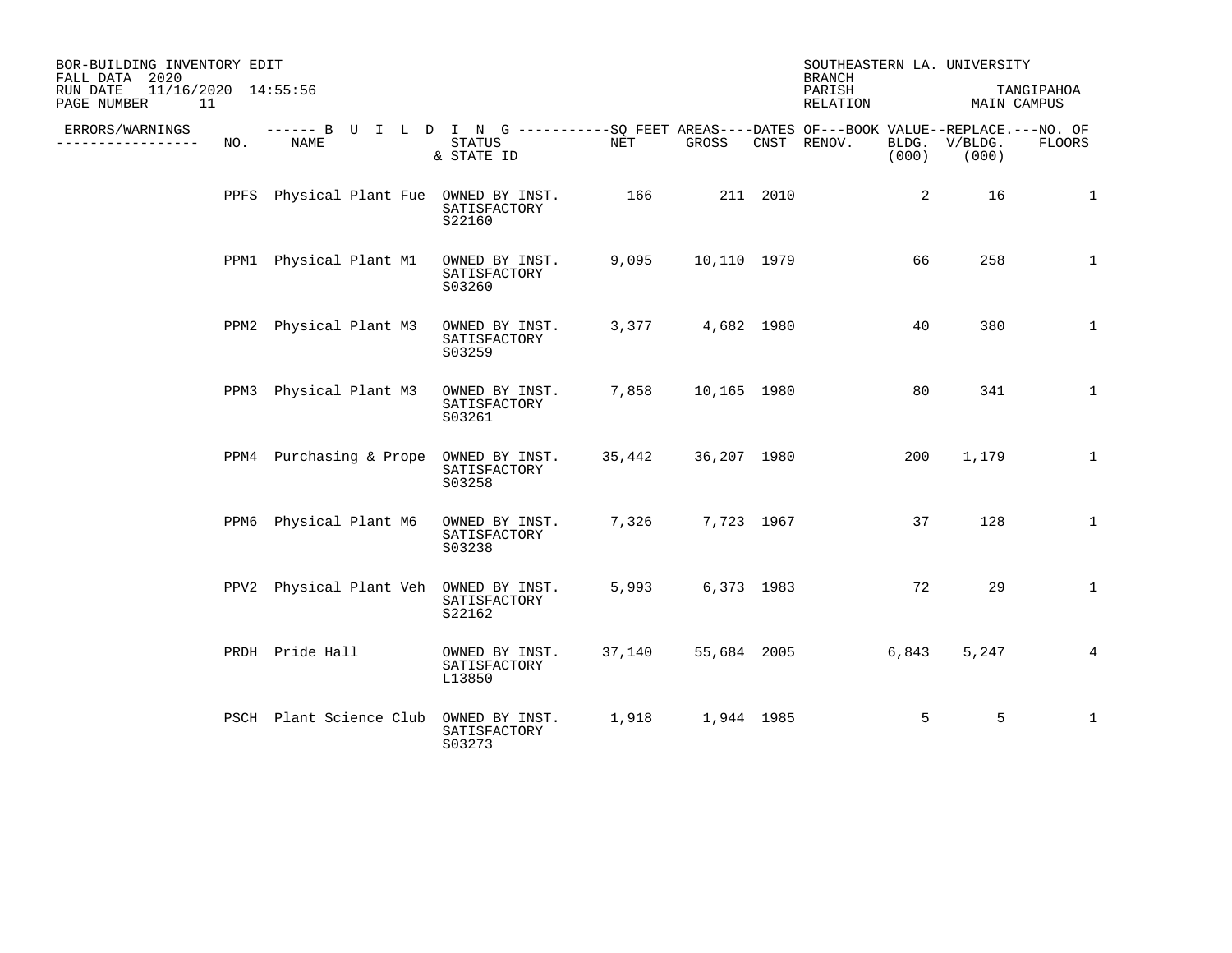| BOR-BUILDING INVENTORY EDIT<br>FALL DATA 2020<br>11/16/2020 14:55:56<br>RUN DATE<br>PAGE NUMBER<br>12 |     |                                                                                                    |                                          |        |                      | <b>BRANCH</b><br>PARISH<br>RELATION |       | SOUTHEASTERN LA. UNIVERSITY<br>MAIN CAMPUS | TANGIPAHOA   |
|-------------------------------------------------------------------------------------------------------|-----|----------------------------------------------------------------------------------------------------|------------------------------------------|--------|----------------------|-------------------------------------|-------|--------------------------------------------|--------------|
| ERRORS/WARNINGS<br>. <u>.</u> .                                                                       | NO. | ------ B U I L D I N G ----------SQ FEET AREAS----DATES OF---BOOK VALUE--REPLACE.---NO. OF<br>NAME | STATUS<br>& STATE ID                     | NET    | GROSS                | CNST RENOV.                         | (000) | BLDG. V/BLDG.<br>(000)                     | FLOORS       |
|                                                                                                       |     | SACO Claude B. Penningt OWNED BY INST.                                                             | SATISFACTORY<br>S13156                   |        |                      | 64,733 83,721 2001                  |       | 8,880 13,001                               | 2            |
|                                                                                                       |     | SBA0 Science Building A OWNED BY INST.                                                             | SATISFACTORY<br>S03199                   | 13,513 | 20,769 1955          | 2007                                | 178   | 2,556                                      | 2            |
|                                                                                                       |     | SCF0 Naquin Strength an OWNED BY INST.                                                             | SATISFACTORY<br>S15798                   | 5,494  | 6,032 2009           |                                     | 954   | 1,028                                      | $\mathbf{1}$ |
|                                                                                                       |     | SEOA Southeastern Oaks                                                                             | OWNED BY INST.<br>SATISFACTORY<br>S13765 | 1,921  | 2,716 2001           | 246                                 |       | 272                                        | 3            |
|                                                                                                       |     | SE01 Southeastern Oaks                                                                             | OWNED BY INST.<br>SATISFACTORY<br>S13759 |        |                      | 11,568  13,117  2001  1,125         |       | 2,328                                      | 3            |
|                                                                                                       |     | SE02 Southeastern Oaks                                                                             | OWNED BY INST.<br>SATISFACTORY<br>S13760 |        |                      | 11,568  13,116  2001                | 1,125 | 2,328                                      | 3            |
|                                                                                                       |     | SE03 Southeastern Oaks                                                                             | OWNED BY INST.<br>SATISFACTORY<br>S13761 |        | 7,162 8,818 2001     |                                     | 769   | 1,718                                      | 3            |
|                                                                                                       |     | SE04 Southeastern Oaks                                                                             | OWNED BY INST.<br>SATISFACTORY<br>S13762 | 10,878 |                      | 13,116 2001                         | 1,125 | 2,328                                      | 3            |
|                                                                                                       |     | SE05 Southeastern Oaks                                                                             | OWNED BY INST.<br>SATISFACTORY<br>S13763 |        | 11,568  13,116  2001 |                                     | 1,125 | 2,336                                      | 3            |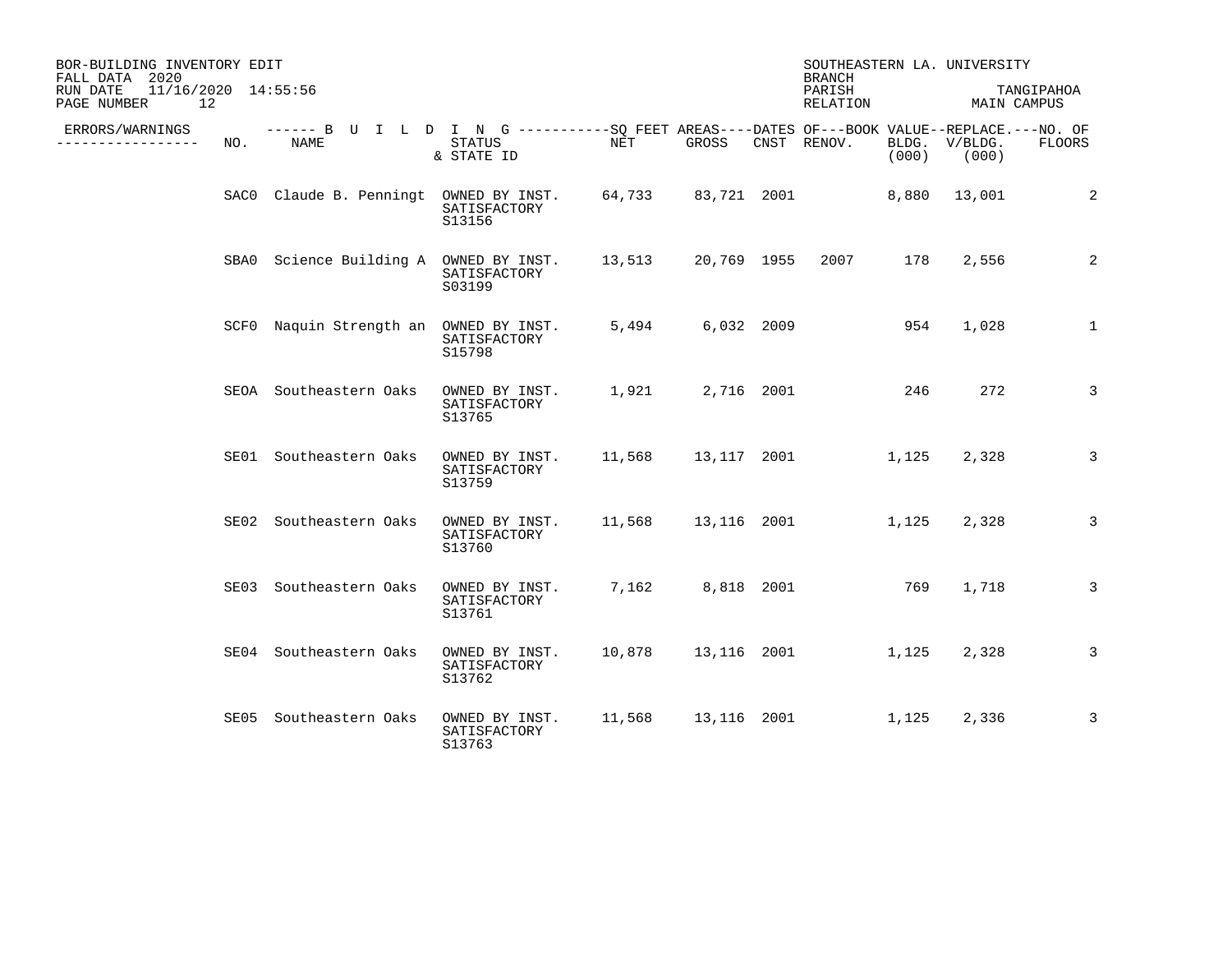| BOR-BUILDING INVENTORY EDIT<br>FALL DATA 2020        |      |                                                                                                    |                                          |        |                | <b>BRANCH</b>            |       | SOUTHEASTERN LA. UNIVERSITY |                |
|------------------------------------------------------|------|----------------------------------------------------------------------------------------------------|------------------------------------------|--------|----------------|--------------------------|-------|-----------------------------|----------------|
| 11/16/2020 14:55:56<br>RUN DATE<br>13<br>PAGE NUMBER |      |                                                                                                    |                                          |        |                | PARISH<br>RELATION       |       | MAIN CAMPUS                 | TANGIPAHOA     |
| ERRORS/WARNINGS<br>---------------                   | NO.  | ------ B U I L D I N G ----------SO FEET AREAS----DATES OF---BOOK VALUE--REPLACE.---NO. OF<br>NAME | STATUS<br>& STATE ID                     | NET    | GROSS          | CNST RENOV.              | (000) | BLDG. V/BLDG.<br>(000)      | FLOORS         |
|                                                      |      | SE06 Southeastern Oaks                                                                             | OWNED BY INST.<br>SATISFACTORY<br>S13764 | 23,136 | 26,358 2001    |                          | 2,250 | 4,645                       | 3              |
| QR                                                   |      | SGCW Student Government OWNED BY INST.                                                             | SATISFACTORY<br>S03307                   |        | 1,094 1,152    |                          |       | 36                          | $\mathbf{1}$   |
|                                                      |      | SHAA Washington Residen OWNED BY INST. 32,112                                                      | SATISFACTORY<br>L15441                   |        |                | 47,080 2005              | 5,777 | 6,830                       | $\overline{4}$ |
|                                                      |      | SHAB St. Tammany Reside OWNED BY INST.                                                             | SATISFACTORY<br>L15442                   | 32,114 |                | 47,080 2005              | 5,777 | 6,812                       | 4              |
|                                                      | SHAC | Tangipahoa Residen OWNED BY INST.                                                                  | SATISFACTORY<br>L15439                   |        |                | 20,471 31,651 2004       | 3,884 | 4,633                       | $\overline{4}$ |
|                                                      |      | SHAD Hammond Residentia OWNED BY INST.                                                             | SATISFACTORY<br>L15440                   | 28,980 |                | 42,615 2004              | 5,235 | 6,197                       | 4              |
|                                                      |      | SIMS Linus A. Sims Memo                                                                            | OWNED BY INST.<br>SATISFACTORY<br>S03278 |        |                | 112,586 143,374 1985     | 8,850 | 20,530                      | 4              |
|                                                      |      | SLBC Southeast Louisian OWNED BY INST.                                                             | SATISFACTORY<br>S13616                   |        |                | 11,790    16,976    1995 | 1,138 | 1,836                       | 2              |
| R                                                    |      | SOCR Soccer Dugout                                                                                 | OWNED BY INST.<br>SATISFACTORY<br>S15956 |        | 798 1,070 2009 |                          |       | 58                          | 2              |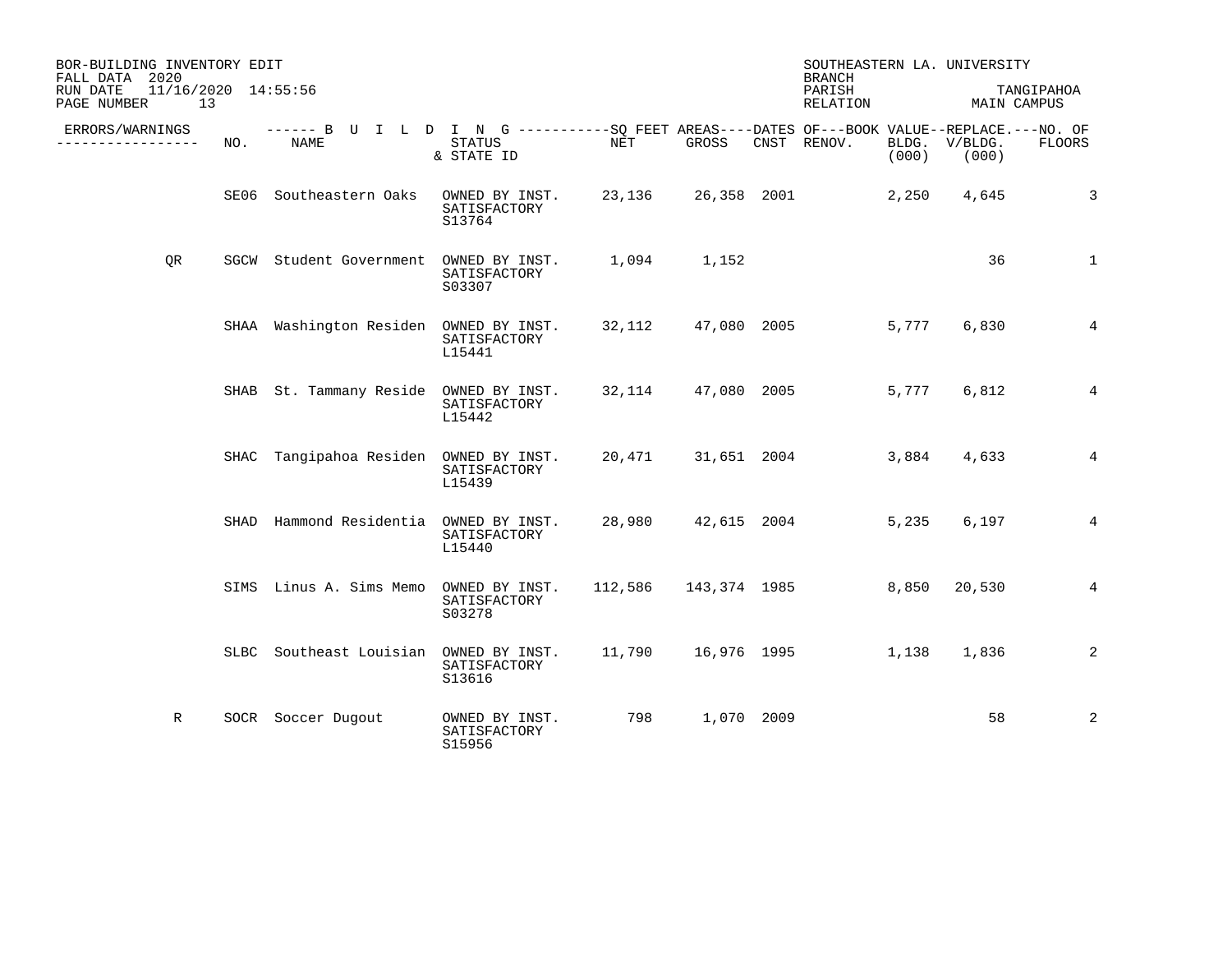| BOR-BUILDING INVENTORY EDIT<br>FALL DATA 2020<br>11/16/2020 14:55:56<br>RUN DATE<br>PAGE NUMBER<br>14 |     |                                                                                                     |                                          |            |                  | <b>BRANCH</b><br>PARISH<br>RELATION     |       | SOUTHEASTERN LA. UNIVERSITY<br>MAIN CAMPUS | TANGIPAHOA   |
|-------------------------------------------------------------------------------------------------------|-----|-----------------------------------------------------------------------------------------------------|------------------------------------------|------------|------------------|-----------------------------------------|-------|--------------------------------------------|--------------|
| ERRORS/WARNINGS<br>______________                                                                     | NO. | ------ B U I L D I N G -----------SQ FEET AREAS----DATES OF---BOOK VALUE--REPLACE.---NO. OF<br>NAME | STATUS<br>& STATE ID                     | <b>NET</b> | GROSS            | CNST RENOV.                             | (000) | BLDG. V/BLDG.<br>(000)                     | FLOORS       |
|                                                                                                       |     | SUA0 Student Union Anne OWNED BY INST. 18,366 28,752 1983 1998                                      | REMODELING-A<br>S03277                   |            |                  |                                         | 3,100 | 4,948                                      | 2            |
|                                                                                                       |     | R U SUMB War Memorial Stude OWNED BY INST.                                                          | SATISFACTORY<br>S15765                   |            | 124 2003         |                                         |       | 57                                         | $\mathbf 1$  |
|                                                                                                       |     | SUNO War Memorial Stude OWNED BY INST.                                                              | SATISFACTORY<br>S23027                   |            |                  | 53,545 88,572 2014 25,600 25,600        |       |                                            | 3            |
|                                                                                                       |     | SUSA Sustainability Cen OWNED BY INST.                                                              | SATISFACTORY<br>S28736                   |            | 2,608 2,792 2015 |                                         | 229   | 229                                        | $\mathbf 1$  |
|                                                                                                       |     | SUST Sustainability Cen OWNED BY INST.                                                              | SATISFACTORY<br>S03279                   |            |                  | 9,905 10,661 1984                       | 296   | 506                                        | $\mathbf{1}$ |
|                                                                                                       |     | SUW0 War Memorial Stude OWNED BY INST.                                                              | SATISFACTORY<br>S21082                   |            |                  | 17,935  25,912  1965  2015  404  35,176 |       |                                            | 2            |
|                                                                                                       |     | SU00 War Memorial Stude OWNED BY INST.                                                              | SATISFACTORY<br>S03216                   |            |                  | 26,396 36,204 1965 2015 505 54,136      |       |                                            | 2            |
|                                                                                                       |     | TAYH Taylor Residential OWNED BY INST.                                                              | SATISFACTORY<br>L13851                   |            |                  | 29,317 44,593 2005                      | 5,472 | 4,324                                      | 4            |
|                                                                                                       |     | TCBH Turtle Cove Boat H                                                                             | OWNED BY INST.<br>SATISFACTORY<br>S04455 | 941        | 990 1983         |                                         | 14    | 20                                         | 1            |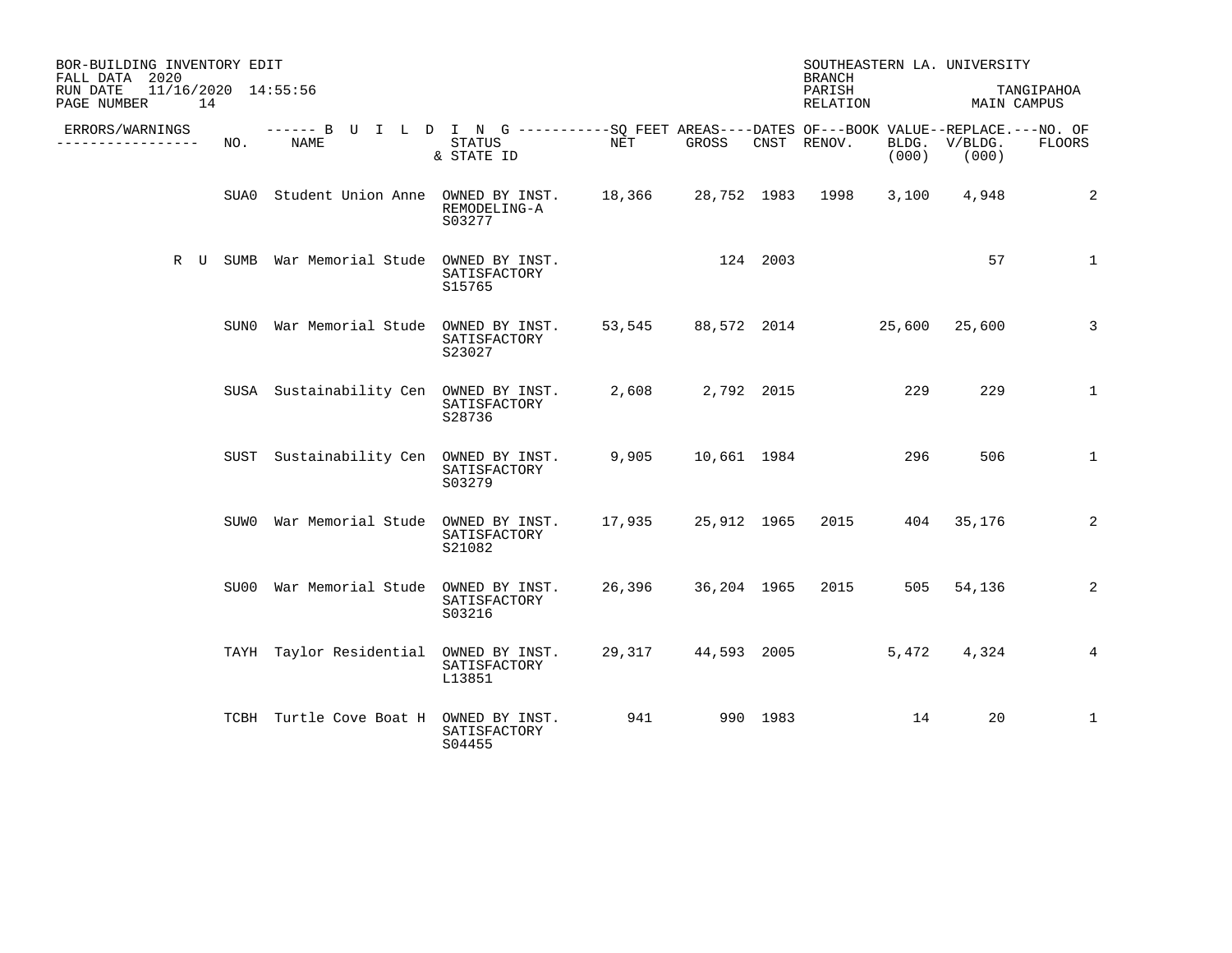| BOR-BUILDING INVENTORY EDIT<br>FALL DATA 2020        |     |                                                                                                           |                                          |        |                  |          | SOUTHEASTERN LA. UNIVERSITY<br><b>BRANCH</b> |               |                        |                           |
|------------------------------------------------------|-----|-----------------------------------------------------------------------------------------------------------|------------------------------------------|--------|------------------|----------|----------------------------------------------|---------------|------------------------|---------------------------|
| 11/16/2020 14:55:56<br>RUN DATE<br>15<br>PAGE NUMBER |     |                                                                                                           |                                          |        |                  |          | PARISH<br>RELATION                           |               |                        | TANGIPAHOA<br>MAIN CAMPUS |
| ERRORS/WARNINGS<br>-------------                     | NO. | ------ B U I L D I N G ----------SQ FEET AREAS----DATES OF---BOOK VALUE--REPLACE.---NO. OF<br><b>NAME</b> | STATUS<br>& STATE ID                     | NET    | GROSS            |          | CNST RENOV.                                  | (000)         | BLDG. V/BLDG.<br>(000) | <b>FLOORS</b>             |
|                                                      |     | TCCH Turtle Cove Careta OWNED BY INST.                                                                    | SATISFACTORY<br>S28132                   |        | 1,714 1,918 2012 |          |                                              | 405           | 405                    | $\mathbf 1$               |
|                                                      |     | TCGC Turtle Cove Comple OWNED BY INST.                                                                    | SATISFACTORY<br>S14331                   |        | 1,942 3,360 2006 |          |                                              | 257           | 177                    | 2                         |
|                                                      |     | TCGH Turtle Cove Guest                                                                                    | OWNED BY INST.<br>SATISFACTORY<br>S04453 | 5,820  | 6,650 1940       |          |                                              | $\mathcal{E}$ | 312                    | 2                         |
|                                                      |     | TECM Cate TEC Mechanica OWNED BY INST.                                                                    | SATISFACTORY<br>S03297                   | 215    | 1,326 1973       |          |                                              | 10            | 10                     | $\mathbf{1}$              |
| $O$ R                                                |     | TECS TEC Storage Buildi OWNED BY INST. 632                                                                | SATISFACTORY                             |        |                  | 709 2003 |                                              |               |                        | $\mathbf 1$               |
|                                                      |     | TECO Charles E. Cate Te OWNED BY INST.                                                                    | SATISFACTORY<br>S03245                   |        |                  |          | 80,966 124,791 1973                          |               | 2,500 18,340           | 2                         |
|                                                      |     | THAO Tinsley Hall Annex OWNED BY INST.                                                                    | REMODELING-B<br>S03239                   |        |                  |          | 1,971 3,280 1955 1971                        | 40            | 386                    | $\mathbf{1}$              |
|                                                      |     | TH00 G. Jack Tinsley Ha OWNED BY INST.                                                                    | REMODELING-B<br>S03201                   |        |                  |          |                                              | 272           | 2,093                  | 2                         |
| $\mathbb{R}$                                         |     | TWOH Twelve Oaks Hall                                                                                     | OWNED BY INST.<br>SATISFACTORY<br>S27435 | 57,542 | 87,966 2018      |          |                                              |               |                        | $\overline{4}$            |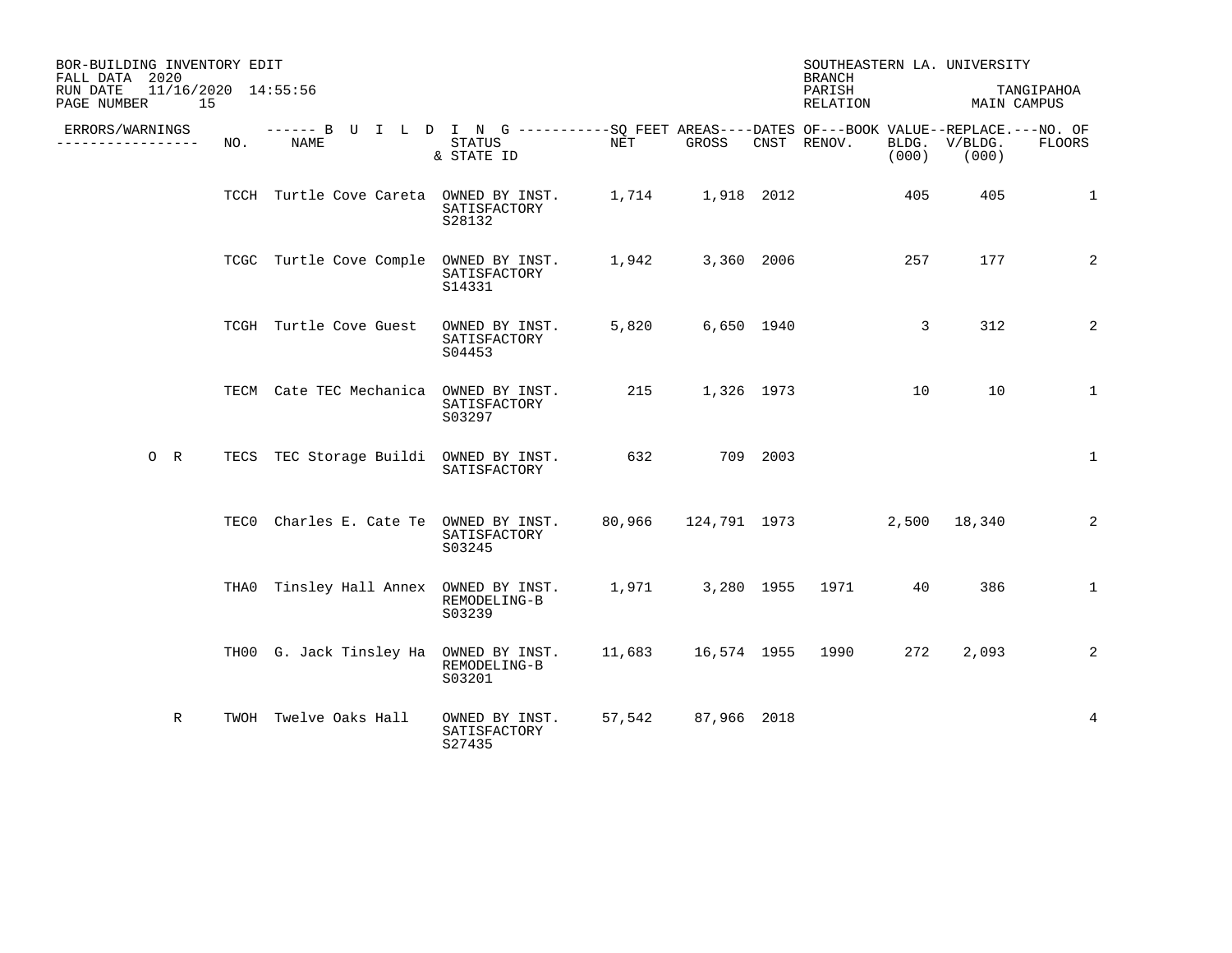| BOR-BUILDING INVENTORY EDIT<br>FALL DATA 2020<br>11/16/2020 14:55:56<br>RUN DATE<br>PAGE NUMBER<br>16 |     |                                                                                                     |                                          |        |                  |          | SOUTHEASTERN LA. UNIVERSITY<br><b>BRANCH</b><br>PARISH<br>RELATION | MAIN CAMPUS            | TANGIPAHOA    |
|-------------------------------------------------------------------------------------------------------|-----|-----------------------------------------------------------------------------------------------------|------------------------------------------|--------|------------------|----------|--------------------------------------------------------------------|------------------------|---------------|
| ERRORS/WARNINGS<br>. <u>.</u> .                                                                       | NO. | ------ B U I L D I N G -----------SQ FEET AREAS----DATES OF---BOOK VALUE--REPLACE.---NO. OF<br>NAME | STATUS<br>& STATE ID                     | NET    | GROSS            |          | CNST RENOV.<br>(000)                                               | BLDG. V/BLDG.<br>(000) | <b>FLOORS</b> |
|                                                                                                       |     | UC00 University Center                                                                              | OWNED BY INST.<br>REMODELING-A<br>S03276 |        |                  |          | 63,353 197,644 1982 15,422 27,764                                  |                        | 4             |
|                                                                                                       |     | UNIV University Residen OWNED BY INST.                                                              | SATISFACTORY<br>L13869                   | 6,458  | 7,545 2005       |          | 965                                                                | 707                    | 2             |
| $\mathbb R$                                                                                           |     | URMB President's Reside OWNED BY INST.                                                              | SATISFACTORY<br>L13869                   | 220    |                  | 250 2005 |                                                                    | 707                    | $\mathbf{1}$  |
|                                                                                                       |     | VILA Greek Village A                                                                                | OWNED BY INST.<br>SATISFACTORY<br>S13734 | 8,026  |                  |          | 10,295 2001<br>1,068                                               | 1,202                  | 2             |
|                                                                                                       |     | VILB Greek Village B                                                                                | OWNED BY INST.<br>SATISFACTORY<br>S13735 | 8,558  | 11,794 2001      |          | 1,233                                                              | 1,341                  | 2             |
|                                                                                                       |     | VILC Greek Village C                                                                                | OWNED BY INST.<br>SATISFACTORY<br>S13736 |        | 1,374 1,775 2001 |          | 616                                                                | 170                    | 2             |
|                                                                                                       |     | VILD Greek Village D                                                                                | OWNED BY INST.<br>SATISFACTORY<br>S13737 | 15,029 | 20,864 2001      |          | 2,181                                                              | 2,103                  | 2             |
|                                                                                                       |     | VILE Greek Village E                                                                                | OWNED BY INST.<br>SATISFACTORY<br>S13757 | 6,491  | 9,000 2001       |          | 947                                                                | 1,076                  | 2             |
|                                                                                                       |     | VILF Greek Village F                                                                                | OWNED BY INST.<br>SATISFACTORY<br>S13758 | 11,216 | 19,470 2001      |          | 2,027                                                              | 2,697                  | 2             |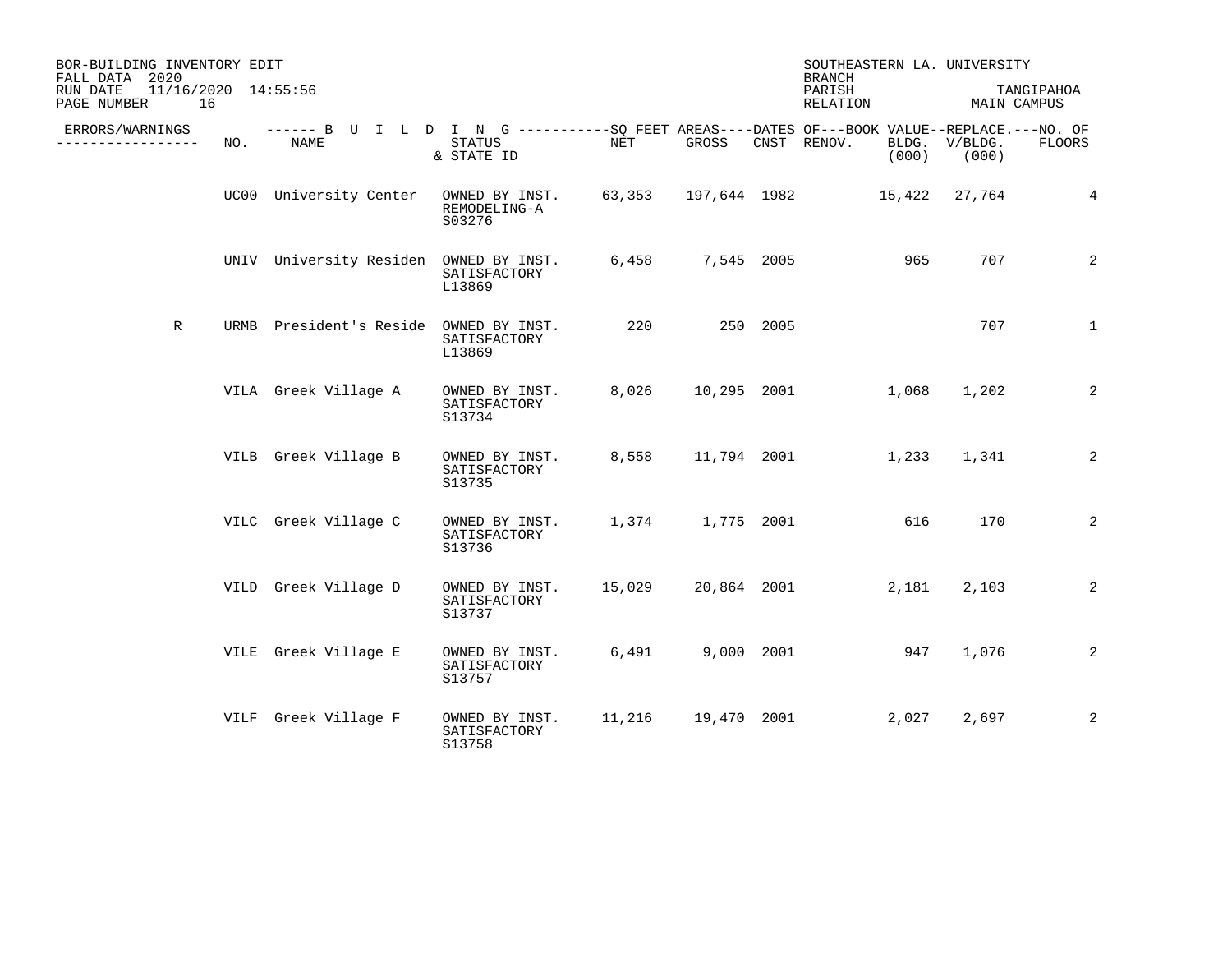| BOR-BUILDING INVENTORY EDIT<br>2020<br>FALL DATA<br>11/16/2020<br>RUN DATE<br>17<br>PAGE NUMBER |      | 14:55:56                               |                                          |                 |             |      | <b>BRANCH</b><br>PARISH<br>RELATION |                | SOUTHEASTERN LA. UNIVERSITY<br>MAIN CAMPUS                            | TANGIPAHOA     |
|-------------------------------------------------------------------------------------------------|------|----------------------------------------|------------------------------------------|-----------------|-------------|------|-------------------------------------|----------------|-----------------------------------------------------------------------|----------------|
| ERRORS/WARNINGS                                                                                 | NO.  | B<br>-------<br>TT<br><b>L</b><br>NAME | G<br>N<br>STATUS<br>& STATE ID           | -SQ FEET<br>NET | GROSS       | CNST | RENOV.                              | BLDG.<br>(000) | AREAS----DATES OF---BOOK VALUE--REPLACE.---NO. OF<br>V/BLDG.<br>(000) | <b>FLOORS</b>  |
| $O$ R                                                                                           | VVS0 | Village Vending St                     | OWNED BY INST.<br>SATISFACTORY           | 97              | 143         | 2001 |                                     |                |                                                                       |                |
|                                                                                                 | WH00 | White Hall                             | OWNED BY INST.<br>REMODELING-B<br>S03205 | 20,221          | 31,674 1960 |      |                                     | 450            | 3,993                                                                 | $\overline{2}$ |
|                                                                                                 | WS00 | West Strawberry St                     | OWNED BY INST.<br>SATISFACTORY<br>S03219 | 18,543          | 38,482 1937 |      |                                     | 125            | 9,134                                                                 | 4              |